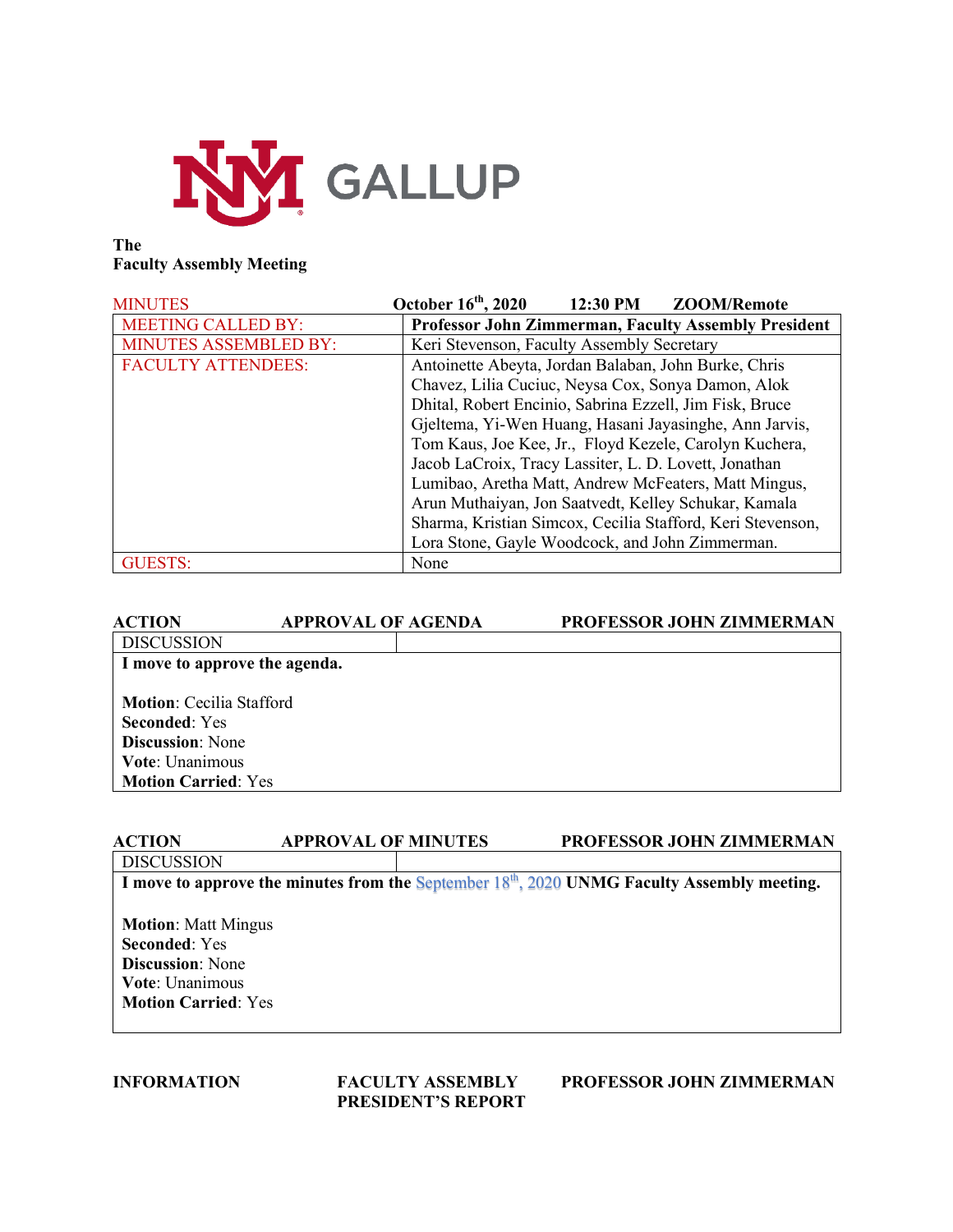# **Faculty Assembly President Professor John Zimmerman reported on the following:**

Professor Zimmerman issued a reminder about the changed date of the next Assembly meeting, which had been moved to November  $13<sup>th</sup>$ , the second Friday of the month. This will give faculty time to get ready to cease in-person classes, as all of them will be totally remote after Thanksgiving. The Curricula Committee meeting will also be held that morning.

Professor Zimmerman also reminded the faculty that he had e-mailed the list of Faculty Assembly committees for the year out earlier that week. He is going to send it to Carmen Wellborn on Monday, to publish updated rosters on the website. This will benefit next year's President/Ops Committee as they go through the rosters.

Finally, Professor Zimmerman mentioned that the Dean of Instruction would talk about program prioritization, and then turned the floor over to the Dean when there were no questions.

| <b>INFORMATION</b> | <b>DEAN'S REPORT</b> | DEAN DR. DANIEL PRIMOZIC |
|--------------------|----------------------|--------------------------|
| l discussion       |                      |                          |

Dean Primozic began his report by sharing a link to the completed program prioritization report. He invited faculty to read it, as well as his going through it on a shared screen to show the highlights. He noted that the program prioritization process had happened so quickly partially because the budget was slashed, and we covered the shortfalls with reserves. This could not wait because we as a campus are trying to avoid having employment problems, and because the Albuquerque campus was holding out a retirement incentive, so faculty members needed to know if they should accept it.

The Dean detailed the members of the committee and added that it was an outstanding committee that had reached consensus on every issue, using rigor to do so. Ms. Brittany Babycos had put together the instrument that would calculate all the scores for a final score, although she was not a formal member of the committee.

The review process looked at each degree and certificate program which had enough data to permit such a review;. some did not due to conditions like being newly-established. The committee's decision did not include cost consideration. Costs will be in the final deliberation. Instead, the committee scored the programs based on quality and relevance. Three to four programs were scored each meeting, which was on a weekly or twice-weekly schedule.

The rubric included three major areas: External and Internal Demand for the program, Quality of Program Inputs and Processes (which included teaching faculty), and Quality of Program Outcomes (including statistics such as student graduation and retention). The committee's lists included programs to keep and continuously improve; to keep and continuously improve while upgrading current facilities; to keep and continuously improve while adding teaching faculty members; programs slated for deletion; and programs not included in review. Programs slated for deletion will be taught-out so that students enrolled in them have a chance to graduate. Faculty members in the teach-out areas have also been spoken with so that they know their options. Programs slated for deletion are the A.A. in Criminal Justice Corrections and the A.A. in Criminal Justice Law Enforcement; the Certificate in Bookkeeping; the Certificate in Collision Repair Technology; the Certificate in Information Technology; and the Certificate in Organizational Management and Public Administration. The Dean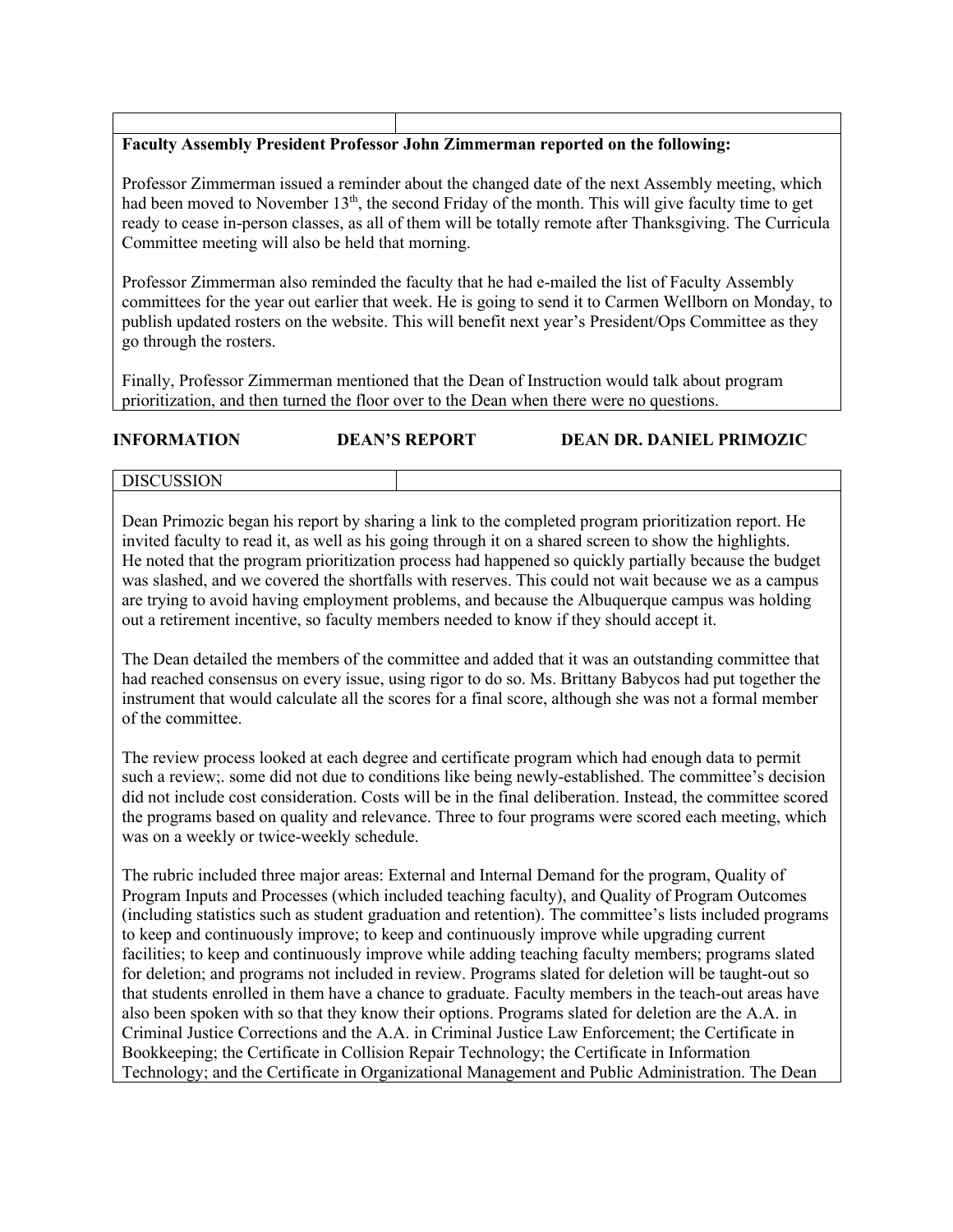added that some programs were not reviewed as they were new or had undergone review recently and were already revamped.

Dean Primozic stated that he thinks UNM-Gallup should do program prioritization on a rotating basis every three to five years. No other branch is currently doing anything like this, especially including faculty input. The process will save us money, which is going to be directed into new programs. The exact votes of the committee members will remain confidential, however, as the Dean does not think that releasing the details would lead to collegial results. He then asked for questions.

One faculty member stated that they were glad that some programs will receive more faculty and facilities. However, they felt that some of the programs being deleted, like IT, have potential, or have a lot of currently-enrolled students, like Criminal Justice. They asked if there had been any speculation about creating a criminology major to ally with the Albuquerque campus's, or micro-credentials for IT or another technology credential. The Dean responded that the committee did consider this, with specific suggestions about criminology and IT. The ones currently on campus will be taught out, and we may get better versions—perhaps something like a cybersecurity credential. The faculty currently teaching in these areas will be put to work in new capacities.

There were no other questions, so Professor Zimmerman reclaimed the floor and the executive team departed.

# **ACTION ITEM ELECTION OF OPS PROFESSOR JOHN COMMITTEE MEMBER ZIMMERMAN**

#### **DISCUSSION**

Professor Zimmerman stated that the Ops Committee needed a new member, and that he had asked for someone from Education, Health, and Human Services, if at all possible, to balance division representation on the committee. Professor Sonya Damon has volunteered. There were no other official nominations, which meant Professor Damon could be elected by acclamation unless someone else wanted to propose one.

### **I move to elect Sonya by acclamation:**

**Motion**: Carolyn Kuchera **Seconded**: Yes **Discussion**: None **Vote**: Unanimous **Motion Carried**: Yes

Professor Zimmerman thanked for the Ops Committee for their work, and Professor Damon for volunteering.

#### **DISCUSSION ITEM SCHEDULING OPTIMIZATION PROFESSOR JOHN ZIMMERMAN**

#### **DISCUSSION**

As the discussion began, Professor Zimmerman emphasized that this is only a discussion; there will be no final decision and no vote in this Assembly meeting. He wanted feedback from faculty about what we should do about the schedule, but did not want to legislate the past, or stir up stress and antagonism. He asked people to put their names in the chat if they had questions.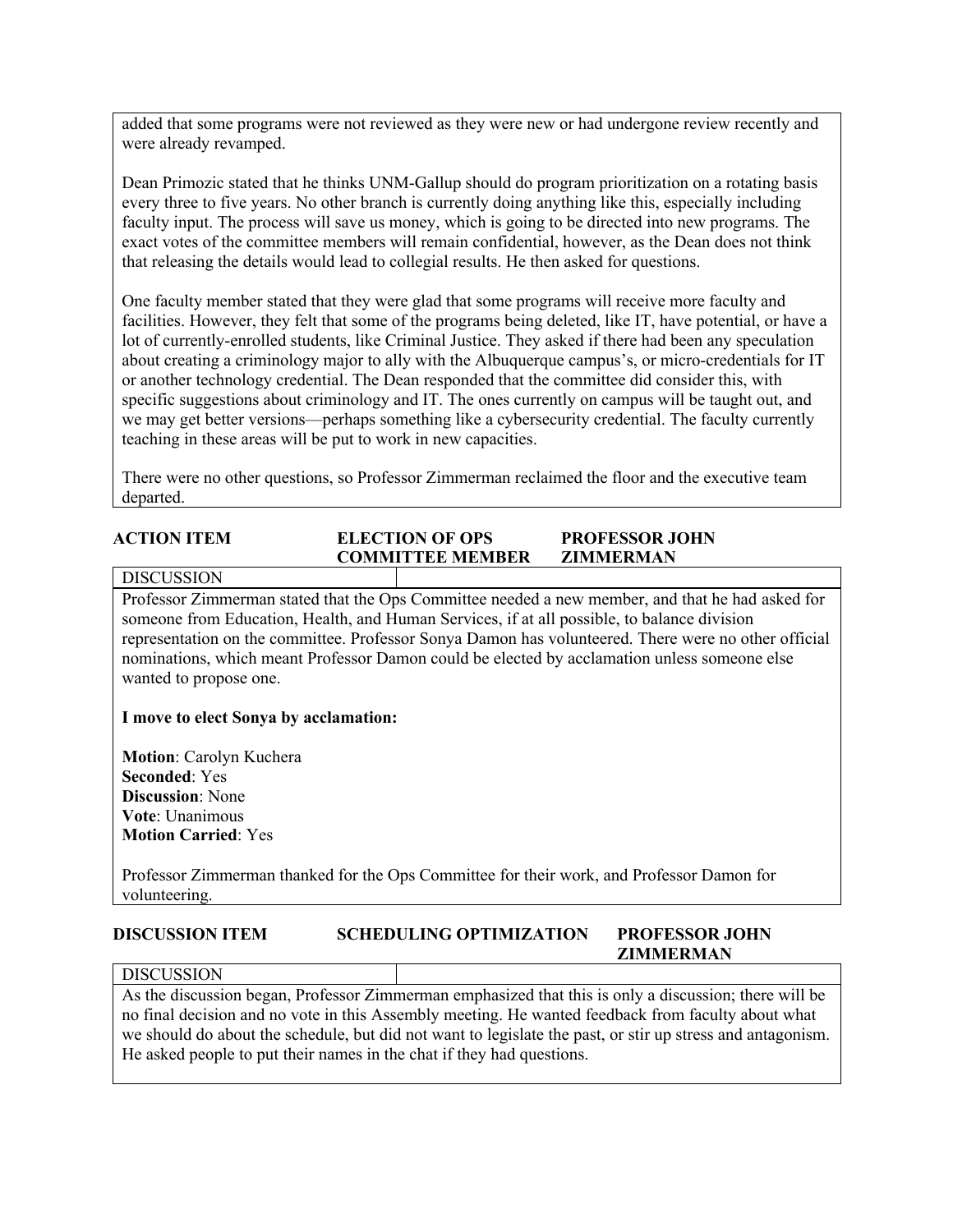Professor Zimmerman then stated that the traditional scheduling process does a disservice to the students. This ties in with program prioritization, which is also attempting to improve matters for our students. There have been simulations run to evaluate the current schedule; they show that a student in a 60-credit degree program actually earns 89 credits, an extra 29 they do not need, and only 13% of students graduate from a two-year program in a three-year timespan.

The Dean of Instruction, Chancellor Malm, and Professor Zimmerman will back away from the process. Student Services Director Jayme McMahon will need to be involved, and the division chairs. They may have a conversation in the next week or so about how to move forward. While we will avoid talking about past mistakes, according to Professor Zimmerman, we should still have shared governance.

Professor Zimmerman did insist that program prioritization should be an academic-driven process; because past processes were not. The Dean of Instruction was the only non-faculty member of that committee, although with help from Mr. Griego and Ms. Babycos (who did not vote). The approach should be similar with scheduling.

However, Professor Zimmerman stressed, shared governance does not mean that only faculty concerns are addressed. Everyone, instead, comes to the table with an open mind, as unbiased as possible, and they try to come to consensus. He believes that our administration seems to have learned from the past. This kind of process is not happening at the other branches or in Albuquerque.

Professor Zimmerman then opened the floor to questions. The first was about the challenges of working with two high school programs. They tend to want to hold off on scheduling until one week before classes, and sometimes classes requested by the programs are not filled. This faculty member expressed a desire to see a requirement for the two high school programs that says their scheduling requests need to be done much earlier and made much firmer. Professor Zimmerman noted it, and added that this optimization process is being looked at for the Fall 2021 semester, not the spring one.

One faculty member asked how we will navigate the pandemic affecting the schedule. Professor Zimmerman said that, while uncertainties remained, we might know better if there is going to be a scheduling committee by the November Assembly meeting. The committee would begin their earnest work in January, looking at data and student needs. This would affect the whole institution, and some people have lobbied for planning a year in advance, to help students and instructors figure out logical course sequencing. In the case of the pandemic, however, the future is uncertain. Hopefully we can do face-to-face classes in the fall, but we will have to take the number of cases and the rate of spread current at that time into consideration.

The next question was about developmental classes, which often do not make until the last minute, due to late student registrations, and how they would fare under a more rigorous scheduling process. Professor Zimmerman thought that instructors should be able to develop trust with Director McMahon and the division chairs to address this and similar issues.

One faculty member commented that since the schedule has swung between extremes; including complete faculty control and complete administration control, that has also affected students, but they saw a way to compromise. Faculty should start with requests to their division chairs, and then the chairs would discuss the matter with the administration. This faculty member believed that individual faculty would negotiate with their chairs to find something that would suit everyone's needs, and that the new data about student success rates under the old scheduling system would help persuade them. Professor Zimmerman agreed that this would help address tensions from the last round of scheduling, if faculty members can rely on their division chairs and the administration remains transparent.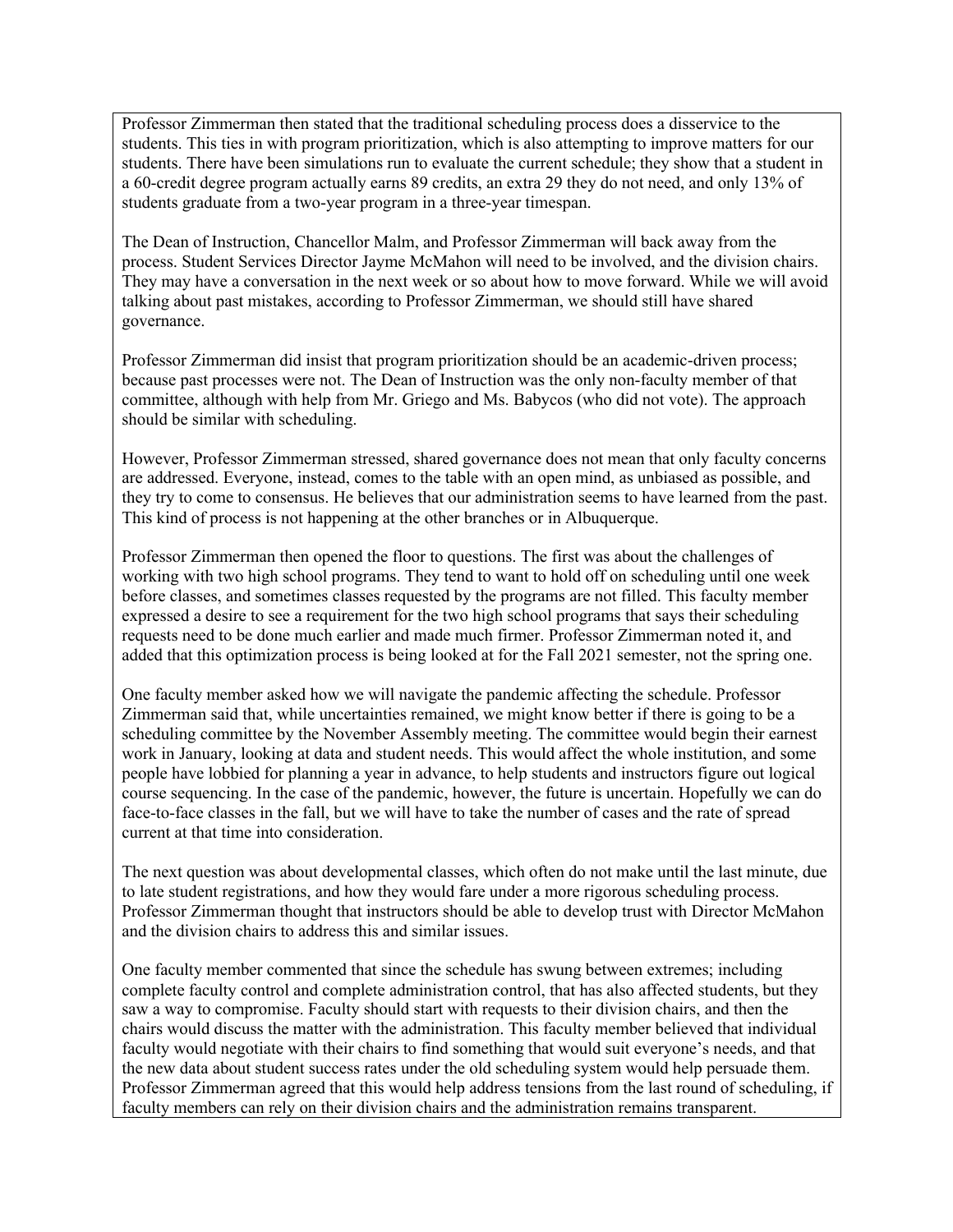Faculty in Nursing pointed out that there will also need to be issues addressed that are affecting evening classes. This semester, their schedules were arranged to accommodate cleaning of facilities by the physical plant. This means that nursing classes end at 5 PM instead of 6 PM, although this is not always convenient for students. The physical plant has to be accommodated if we do evening classes in the future. Other Assembly members commented that IT services, security, and having buildings open at night are also problems in the evening, with services often not available to either instructors or students after 5 PM. If we do evening classes in the future, which may be necessary to serve student need, we will also need to make sure that tech support and police officers are available, and that buildings are unlocked.

The next part of the discussion concerned modality, and whether faculty would still be able to choose whether to offer courses online or in-person. Professor Zimmerman replied that he believed the modality should be under faculty control. But we might need to make sacrifices for individual classes, such as if a certain number of students required an online course. One instructor asked about exploring synchronous face-to-face/online classes, such as a faculty member teaching students in their classroom while also appearing on a Zoom camera for students at home. Professor Zimmerman explained that this is not currently a favored solution as in the past it had problems with tech issues. He did emphasize that we should discuss problems and solutions such as this early, so we can receive feedback from the executive team, and ensure that we have a foot in the shared governance process.

# **ACTION ITEM CURRICULA COMMITTEE DR. CAROLYN KUCHERA**

Dr. Carolyn Kuchera, the chair, announced that the Curricula Committee had approved four Form C's, for revisions to existing programs.

The first was for the A.A. in Human Services, Family Studies. It removes one class in Alcohol and Drug Abuse Counseling and replaces it with an ethics course. Students on this track have received three courses in substance abuse counseling, making the previously required class repetitive.

### **I move that this body approve the A.A. in Family Services Form C.**

**Motion**: Carolyn Kuchera **Seconded**: Yes **Discussion**: None **Vote**: Unanimous **Motion Carried**: Yes

The second Form C was to revise the A.S. in Elementary Education. It removes the requirement for Educational Psychology 310, replacing it with three credits of Elementary Education electives. Students had to change their degree from the A.S. to a Bachelor's to enroll in 310, and this created a barrier that resulted in academic advisers receiving numerous substitution requests.

#### **I move to approve the revised A.S. in Elementary Education.**

**Motion**: Carolyn Kuchera **Seconded**: Yes **Discussion**: None **Vote**: Unanimous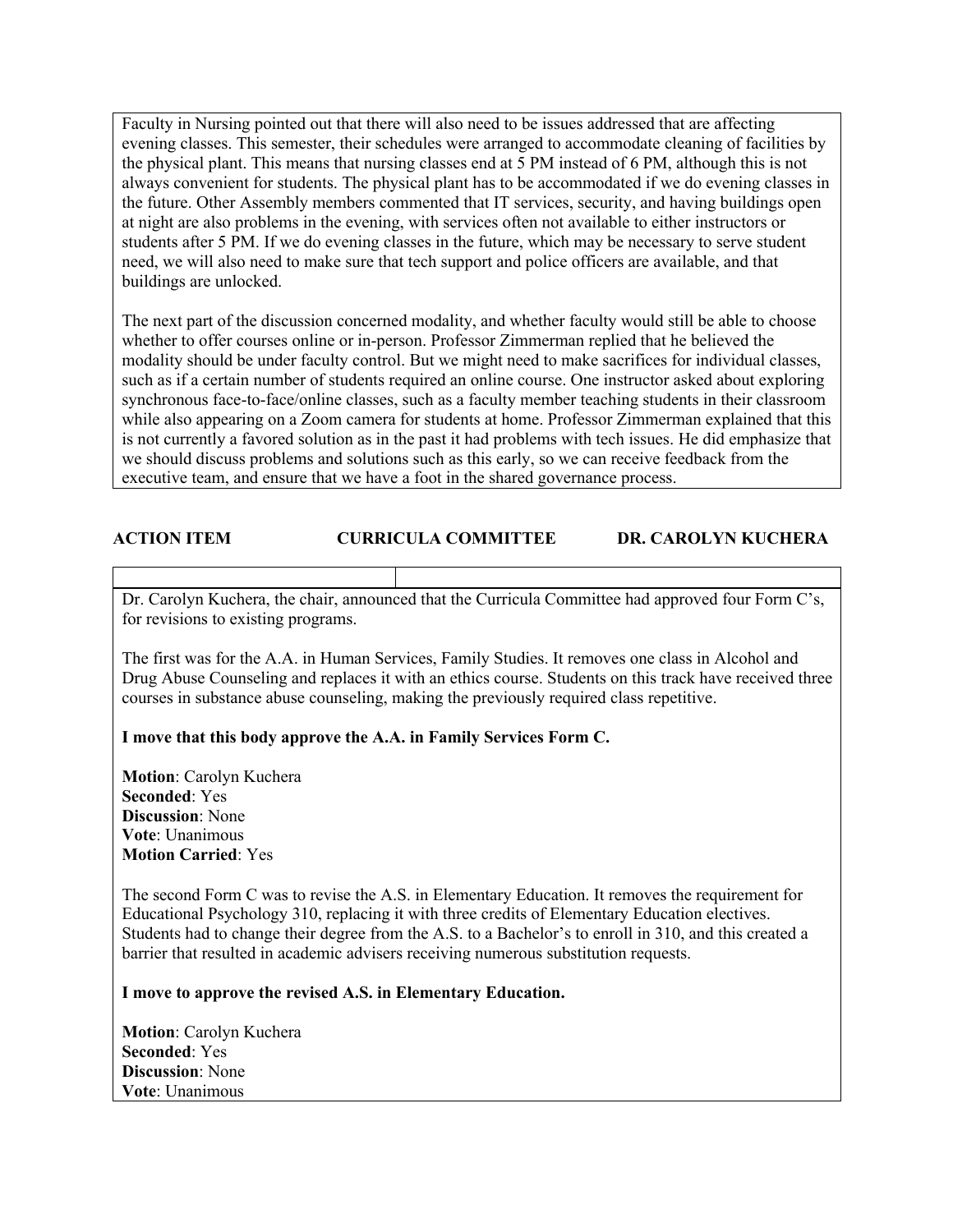### **Motion Carried**: Yes

The third Form C was to revise the A.A. in Secondary Education. The 300-level class that caused substitution requests in this case was Language, Literature, and Sociocultural Studies 321. The Form C replaces it with three credits of student choice.

# **I move that we approve the A.A in Secondary Education Form C.**

**Motion**: Carolyn Kuchera **Seconded**: Yes **Discussion**: None **Vote**: Unanimous **Motion Carried**: Yes

The final form was a Form C to revise the A.A.S. in General Studies. This was done to align with HED requirements and general UNM gen ed requirements.

# **I move to approve the A.A.S in General Studies.**

**Motion**: Carolyn Kuchera **Seconded**: Yes **Discussion**: None **Vote**: Unanimous **Motion Carried**: Yes

# **DISCUSSION ITEM WELCOMING CULTURE/ PROFESSOR JOHN MENTORSHIP ZIMMERMAN**

#### DISCUSSION

Professor Zimmerman began the discussion by saying that UNM-Gallup is trying to create a more welcoming and mentoring culture for both faculty and staff on the campus. There was a welcoming packet given to him fourteen years ago when he came on board; it contained basic HR information and information about entering final grades and similar procedures. He thinks faculty should bring it back but tailor it to become a welcoming/mentoring packet. Would phone numbers be helpful, with a list of rentals available and grocery store locations? He noted that this is especially challenging for new faculty who can only be welcomed via Zoom.

One new faculty member commented that people have helped with logistical issues, but it would be easier without being remote. Some useful information to include in the packet would be about how to get office keys, on-campus logistical issues, etc. A second Assembly member noted that there has not been much one-on-one talking. Having a point person to ask the little questions of would be useful. Another stated that there should be a dedicated team/committee/office for faculty success. Although this is just a brainstorming session, it could affect faculty retention.

Other members commented on the need for clear promotion guidelines, and in-depth mentorship programs. This would benefit us since we do not currently have them.

Giving people an introduction to the faculty union, and what work it is doing, was the next idea. All the bargaining work is public, and there are different caucuses involved, such as the BIPOC Caucus, that people might not know about.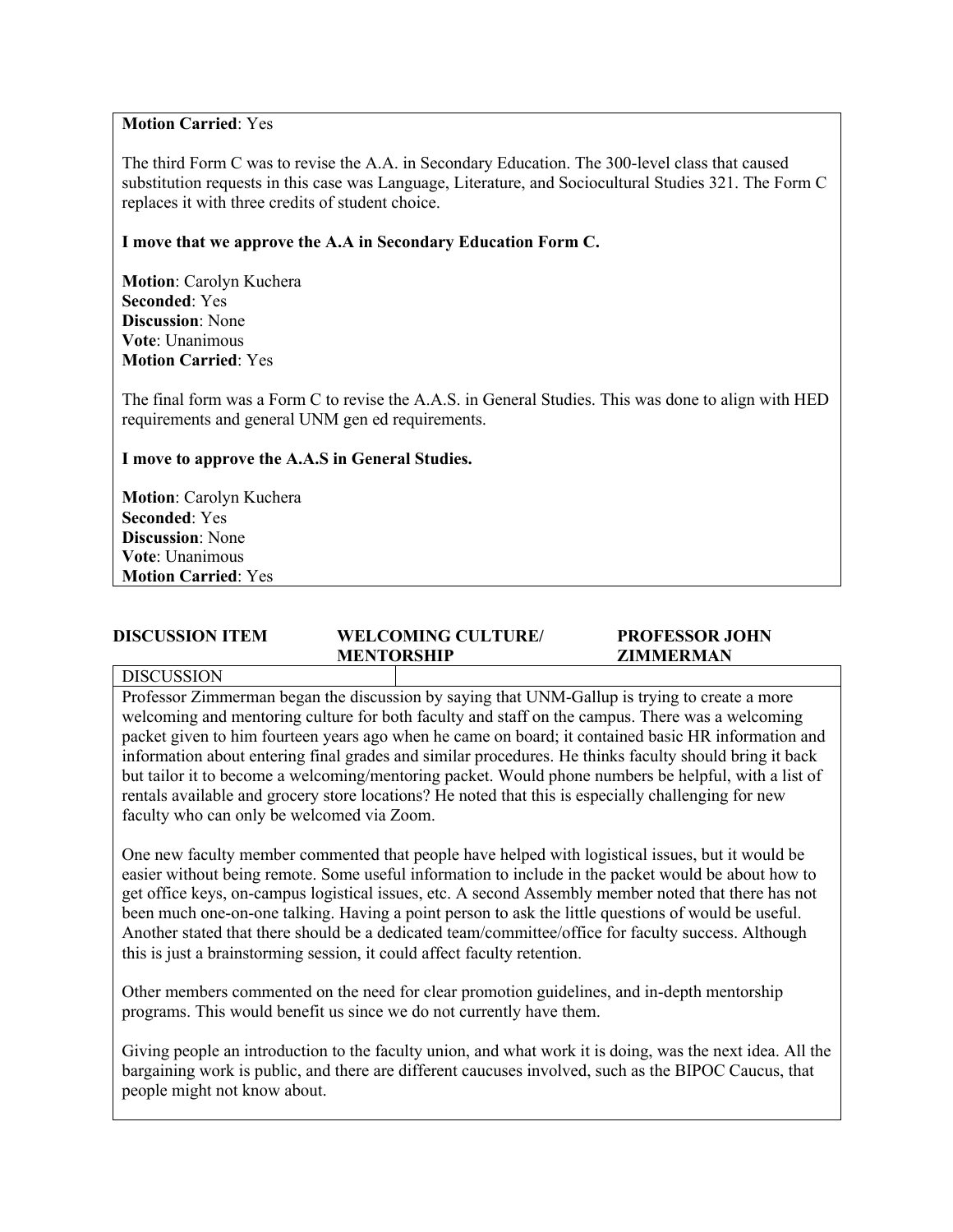One Assembly member suggested reaching out to new faculty and helping them adjust to any situations they face. This might be handled via an informal faculty volunteers group, composed of people who want to help others. A list of group members could be posted on the website, and then new people would know who to reach out to. Potentially, meetings of the volunteer group could happen on Fridays when there are no Assembly meetings.

Professor Zimmerman encouraged people to send other ideas to him if they had them, and to have conversations on such ideas within the divisions. Faculty have to be proactive in creating the kind of culture we want to see. With a final note from Ms. Cecilia Stafford, the Library Director, that the library wants to welcome new faculty, and they can set up a phone call with library staff or an inperson visit as long as they have a clear COVID check-in for the day, the discussion ended.

# **INFORMATION COMMITTEE REPORTS COMMITTEE CHAIRS**

DISCUSSION

# **Professor Zimmerman asked for committee reports:**

Before the reports began, Professor Zimmerman stated that there should be a report from a committee chair in each Assembly meeting. We want to avoid faculty who are technically on the committees but never attend the meetings or do the work. He added that committee chairs can ask the Ops Committee for help if they are not sure of their charge.

**CARC:** The chair, Professor Kelley Schukar, gave this update first as she had to leave for another meeting. She said that she is learning the assessment process with Albuquerque's campus, and the committee should meet in the next two-three weeks.

**UNMG Senator to ABQ:** Dr. John Burke's report stated that the latest Faculty Senate meeting had focused largely on administrative reports from President Stokes and not as much on branch campus issues, but Dr. Finnie Coleman, Faculty Senate President, would like to continue to keep a focus on branch campus faculty and their needs. In other news, RAC grants are coming out and there may be policy changes involving the faculty handbook in the near future. Professor Zimmerman asked Faculty Senators to continue keeping us in the loop, as there may be meetings between the Ops Committee and Dr. Coleman upcoming.

**Budget Review Committee**: Dr. Bruce Gjeltema, the chair, said that now that the program prioritization process has been completed, this committee will have a meeting soon to solicit informal faculty feedback on future budget processes, namely in the new year. Professor Zimmerman added that we will not know immediately what the budget looks like at the beginning of next year, but should by February or March when the legislative session is finished.

**Committee on Teaching Excellence**: No representative was present; no report was given.

**Constitution and By-Laws Committee**: The chair, Professor Lilia Cuciuc, said the committee had not met as there were no current changes to the constitution and by-laws in process, but might be busy in the spring depending on what future changes were made.

**Faculty Committee on Student Affairs**: The chair, Professor Floyd Kezele, was present, and said the committee had no current business before it.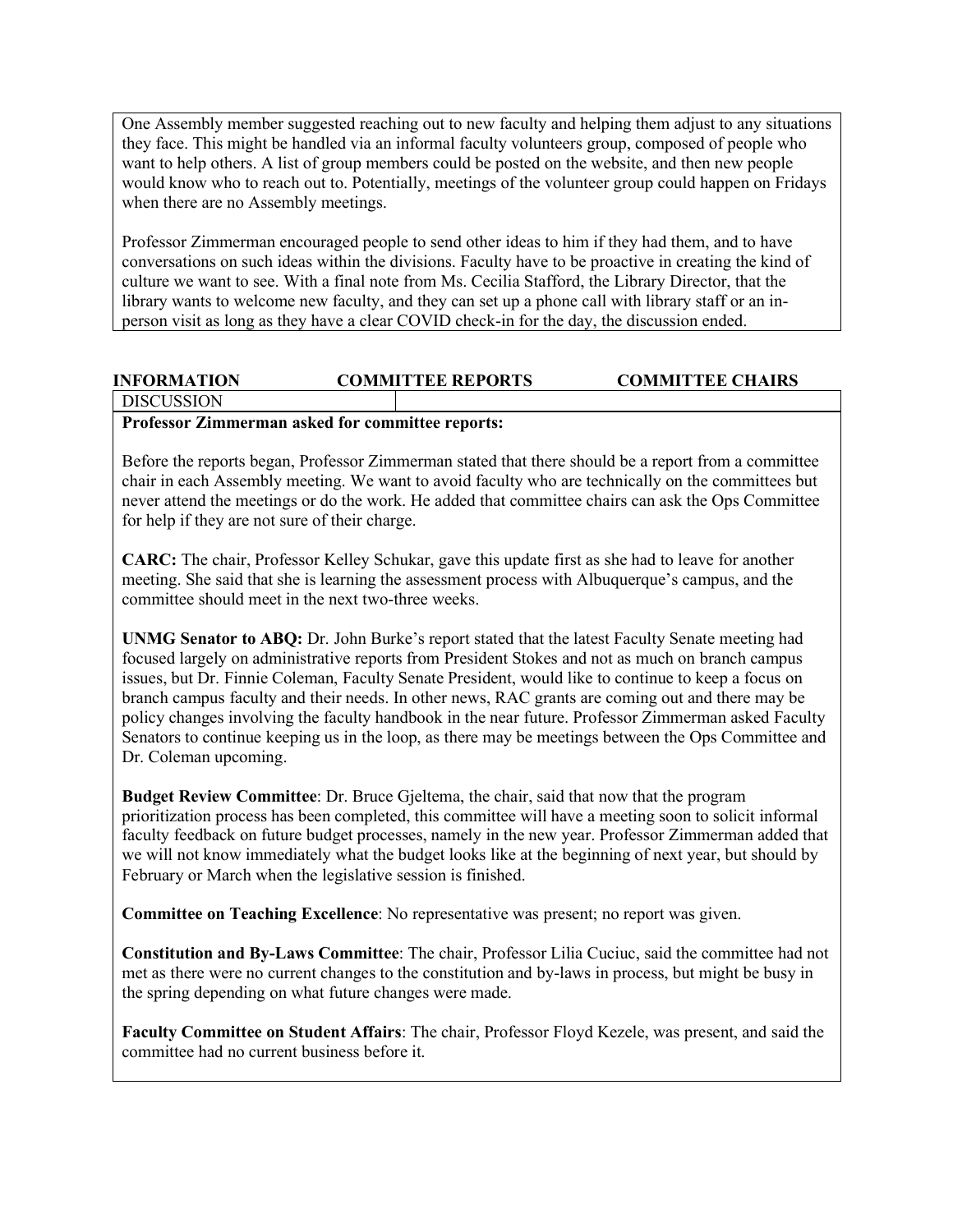**Curricula Committee:** Dr. Carolyn Kuchera, the chair, welcomed a new member to the committee, Dr. Jordan Balaban.

**Library Committee:** Dr. Arun Muthaiyan, the chair, said that the committee had several new members, and the next committee meeting would be scheduled around different members' availability.

**Strategic Planning Committee**: Dr. John Burke, the chair, said that he had asked Dr. Aretha Matt to serve on this committee, but she is currently on three. Professor Zimmerman added that visiting faculty should be discussing committee service with their division chairs to determine the load. Most visiting faculty are on one committee, and most full-time faculty on two.

**Distance Learning Committee (ad hoc)**: Dr. Yi-Wen Huang, the chair, said there will be an online teaching extravaganza at the Valencia branch that anyone can attend, with free registration, and posted the link in the chat. She also informed faculty about free workshops and open labs being held through Albuquerque's campus for faculty who are having trouble with online teaching, and urged Assembly members to participate in the currently ongoing conversation about possibly replacing Blackboard with another LMS. UNM has sent out e-mails so that those who would like to participate in choosing the new LMS can test some of the options.

**Adjunct Faculty Affairs Committee (ad hoc):** Dr. Kristian Simcox, the chair, thanked the Ops Committee for their work on the rosters and said his committee would have an upcoming meeting to set priorities for the next academic year.

Professor Zimmerman added a final thanks to committee members for volunteering.

| <b>INFORMATION</b> | <b>ANNOUNCEMENTS</b> | <b>VARIOUS</b> |
|--------------------|----------------------|----------------|
|                    |                      |                |

One faculty member asked a question about when the Assembly can again vote on raising ad hoc committees to standing committees. Professor Zimmerman replied that we will hope to change this in the spring, but we will need more votes than the proposals received this last time. It would probably coincide with the election of a new slate of officers.

Dr. Antoinette Abeyta announced that there will be a research STEM stipend for students, up to \$5000 for students in geoscience, computer sciences, civil engineering, and similar areas. Professor Zimmerman asked if she could send the information to Mr. Lee Lamb to put into a daily brief, and Dr. Abeyta agreed.

Finally, Professor Zimmerman announced that all of the proposals that the union bargaining organization has been writing are now public at uaunm.org. There is a lot of information available, including proposals and counterproposals by both the union and the university administration. He encouraged UNM-Gallup faculty to read all the articles, but especially the Academic Workload Article, which has been Professor Zimmerman's primary responsibility. Everyone has access to this information, as it is all public. There will also be union events coming up in the next few months that UNM-Gallup faculty will be invited to attend.

**ACTION ITEM ADJOURNMENT** 

**I move to adjourn.**

**Motion**: Matt Mingus